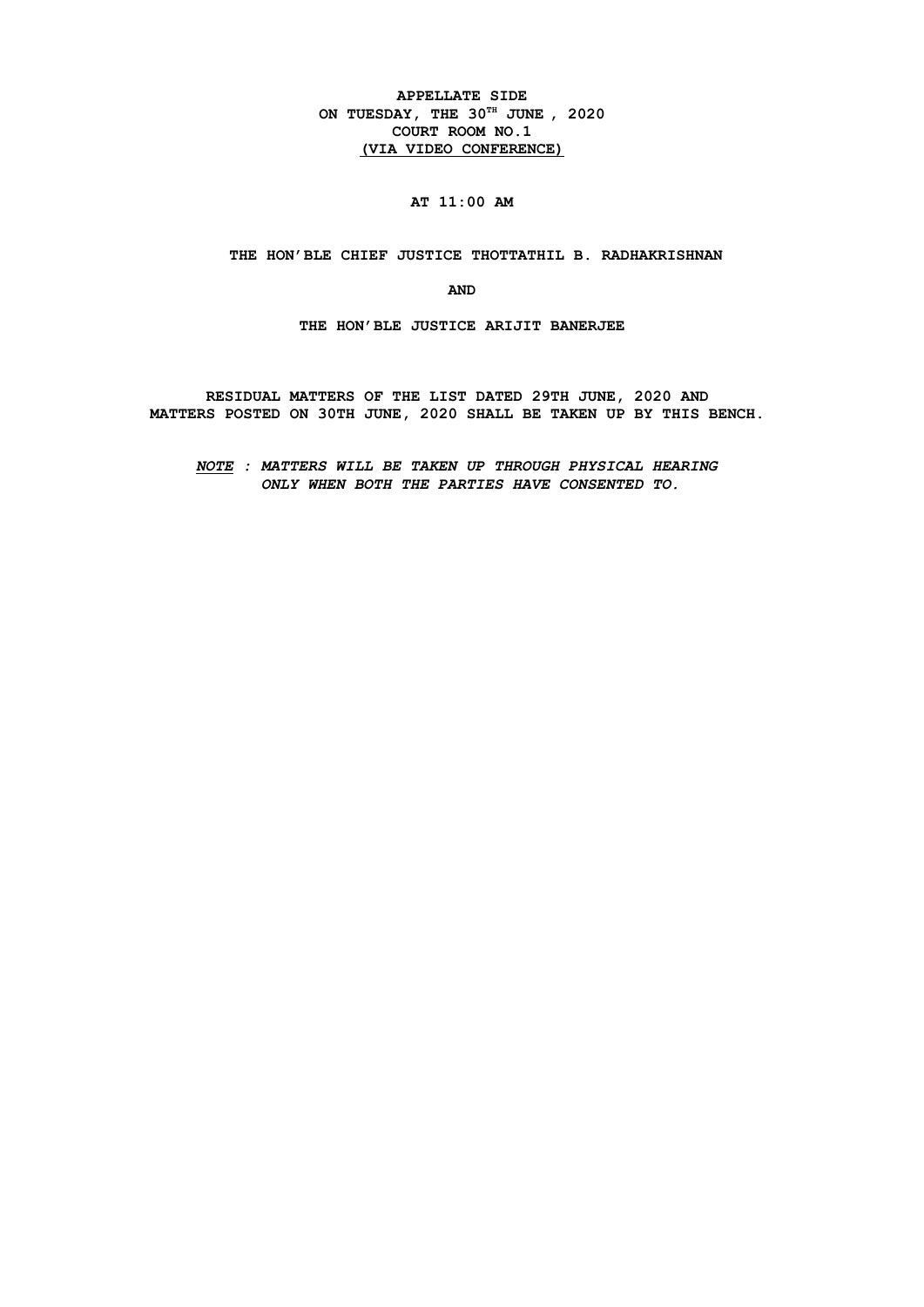#### **APPELLATE SIDE ON TUESDAY, THE 30TH JUNE 2020 COURT ROOM NO.16 (VIA VIDEO CONFERENCE)**

#### AT 11:00 AM

#### **THE HON'BLE JUSTICE SANJIB BANERJEE**

#### **AND**

#### **THE HON'BLE JUSTICE ANIRUDDHA ROY**

#### *NOTE : MATTERS WILL BE TAKEN UP THROUGH PHYSICAL HEARING ONLY WHEN BOTH THE PARTIES HAVE CONSENTED TO.*

 APPLICATION FOR BAIL --------------------

- 1. CRM 4380/2020 MD. ABDUL HALIM & ORS. Vs KUSHAL KR. MUKHERJEE CRAN 2546/2020 STATE OF WEST BENGAL
- 2. CRM 4286/2020 MD. SAIFUL MOLLA Vs MD. ADIL BADR CRAN 2466/2020 STATE OF WEST BENGAL CRAN 2470/2020
- 3. CRM 4377/2020 PRAVIN KHATUN @ NASIMA BIBI Vs ARINDAM ROY STATE OF WEST BENGAL
- 4. CRM 4214/2020 ARUN BARMAN Vs ANINDYA GHOSH CRAN 2403/2020 STATE OF WEST BENGAL
- 5. CRM 4223/2020 SUROJIT MONDAL Vs **ATIS KUMAR BISWAS** CRAN 2415/2020 STATE OF WEST BENGAL
- 6. CRM 4227/2020 KRISHNA MANDAL @ KRISHNA CH. MANDAL Vs AVINABA PATRA CRAN 2418/2020 STATE OF WEST BENGAL
- 7. CRM 4314/2020 ALAMGIR GAZI & ANR Vs NIRUPAM DHALI CRAN 2496/2020 STATE OF WEST BENGAL
- 8. CRM 4320/2020 MANOJ KUMAR SINGH Vs ANWASHA HALDER CRAN 2506/2020 STATE OF WEST BENGAL & ANR
- 9. CRM 4471/2020 SUMON PRAMANIK @ CHAYAN PRAMANIK Vs STATE OF WEST BENGAL SANDIP KUMAR BHATTACHARYYA
- 10. CRM 4131/2020 UPESH MANGER@UPESH MANGAR Vs ARNAB SAHA CRAN 2338/2020 STATE OF WEST BENGAL
- 11. CRM 4338/2020 RAKESH TARAFDER Vs DEBABRATA CHATTERJEE CRAN 2511/2020 STATE OF WEST BENGAL
- 12. CRM 4093/2020 SANU RAI @ TAMANG Vs KALIPADA DAS CRAN 2301/2020 STATE OF WEST BENGAL
- 13. CRM 3070/2020 ASHOKE SHARMA @ ASOKE SHARMA Vs AYAN CHAKRABORTY CRAN 1463/2020 STATE OF WEST BENGAL
- 14. CRM 4535/2020 SK JAKIR HOSSAIN Vs SK SAHJAHAN ALI CRAN 2682/2020 STATE OF WEST BENGAL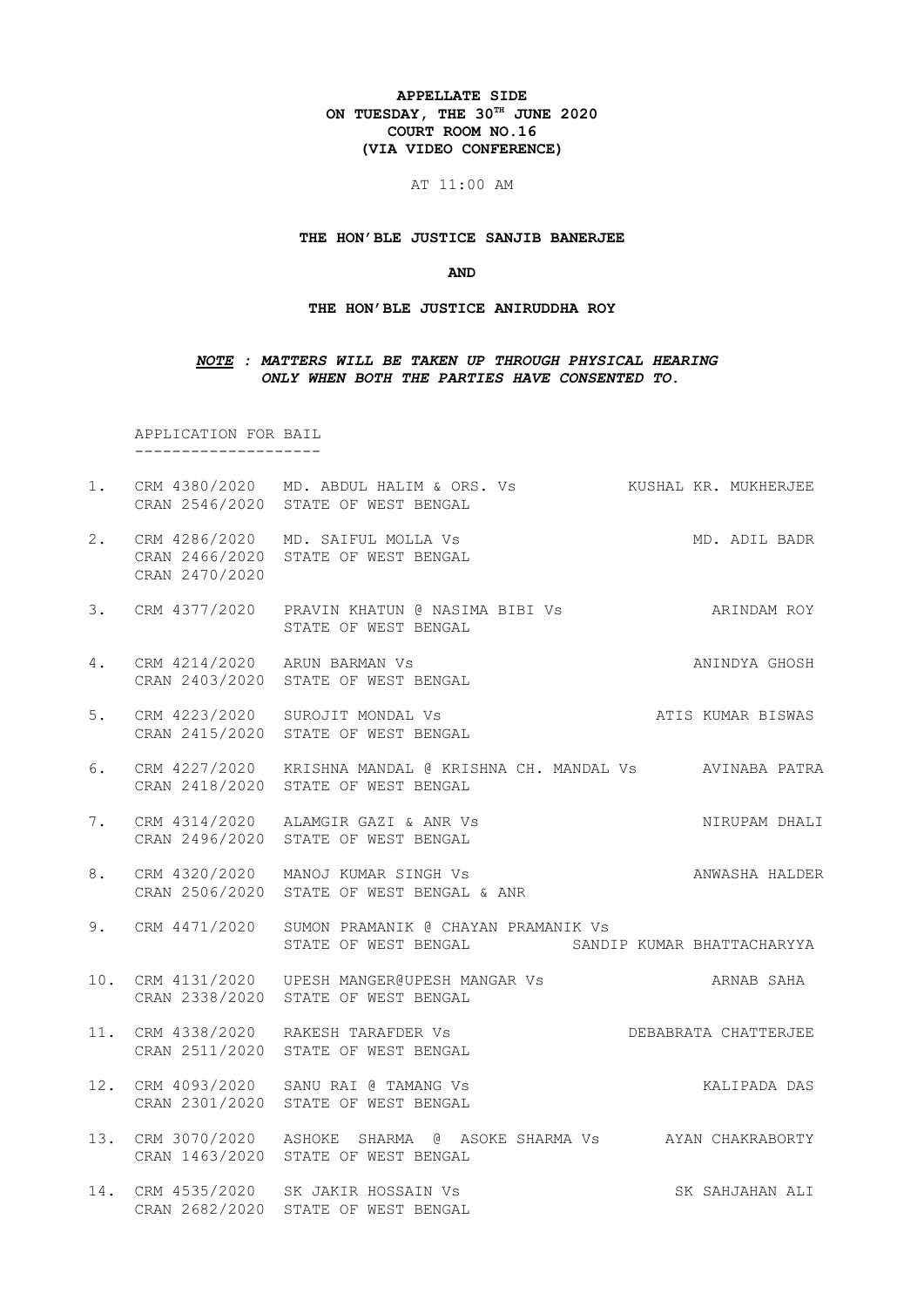15. CRM 4517/2020 JHARIRUDDIN @ BABU & ANR Vs SARYATI DATTA CRAN 2669/2020 STATE OF WEST BENGAL 16. CRM 4383/2020 BIKASH HAJRA Vs ARINDAM ROY STATE OF WEST BENGAL 17. CRM 4349/2020 MANTU HAZRA Vs SUVANKAR DAS CRAN 2519/2020 STATE OF WEST BENGAL 18. CRM 4234/2020 SEKHAR CHOWDHURY @ RAJUA Vs SOUMYA BASU ROY CHOWDHURI CRAN 2426/2020 STATE OF WEST BENGAL 19. CRM 3919/2020 RASID KHAN @ BASIRUDDIN KHAN Vs ARINDAM ROY STATE OF WEST BENGAL 20. CRM 4335/2020 ANJALI KARMAKAR & ORS Vs BUSHRA KHATOON CRAN 2510/2020 STATE OF WEST BENGAL APPLICATION FOR ANTICIPATORY BAIL --------------------------------- 21. CRM 3572/2020 KRISHNENDU GHOSH Vs ANANDA KESHARI CRAN 1864/2020 STATE OF WEST BENGAL 22. CRM 4312/2020 ANSAR ALI@ SARGEN SK Vs SWETA GANDHI (MURGAI) CRAN 2767/2020 STATE OF WEST BENGAL 23. CRM 4175/2020 NURUL ISLAM Vs AVINABA PATRA CRAN 2369/2020 STATE OF WEST BENGAL 24. CRM 4275/2020 SAHIDUL HAQUE VS ANIMOVA GHOSH CRAN 2459/2020 STATE OF WEST BENGAL 25. CRM 2963/2020 SK BABLU Vs SOUMYO BASU ROY CHOWDHURY STATE OF WEST BENGAL 26. CRM 4315/2020 BITHIKA MONDAL & ORS Vs AMANUL ISLAM STATE OF WEST BENGAL 27. CRM 4329/2020 SEKH TAGAR Vs AMEENA KABIR CRAN 2504/2020 STATE OF WEST BENGAL 28. CRM 4465/2020 MORSALIM @ MORSELIM PAIK Vs SHIBAJI KR DAS CRAN 2622/2020 STATE OF WEST BENGAL 29. CRM 3982/2020 PURNIMA MANDAL Vs PINTU KARAR STATE OF WEST BENGAL 30. CRM 4362/2020 SUNIL MANDAL & ANR Vs MOUNICK GHOSH CRAN 2530/2020 STATE OF WEST BENGAL 31. CRM 4545/2020 MAHABUL BISWAS & ORS Vs MD. SARWAR JAHAN CRAN 2693/2020 STATE OF WEST BENGAL 32. CRM 4546/2020 NAMITA BHOWMIK Vs SOUMYAJIT DAS MAHAPATRA CRAN 2692/2020 STATE OF WEST BENGAL 33. CRM 4548/2020 JAHANARA MOLLAH & ORS Vs SARYATI DATTA CRAN 2695/2020 STATE OF WEST BENGAL 34. CRM 4551/2020 KHOKAN GAYEN Vs SUMAN DE CRAN 2697/2020 STATE OF WEST BENGAL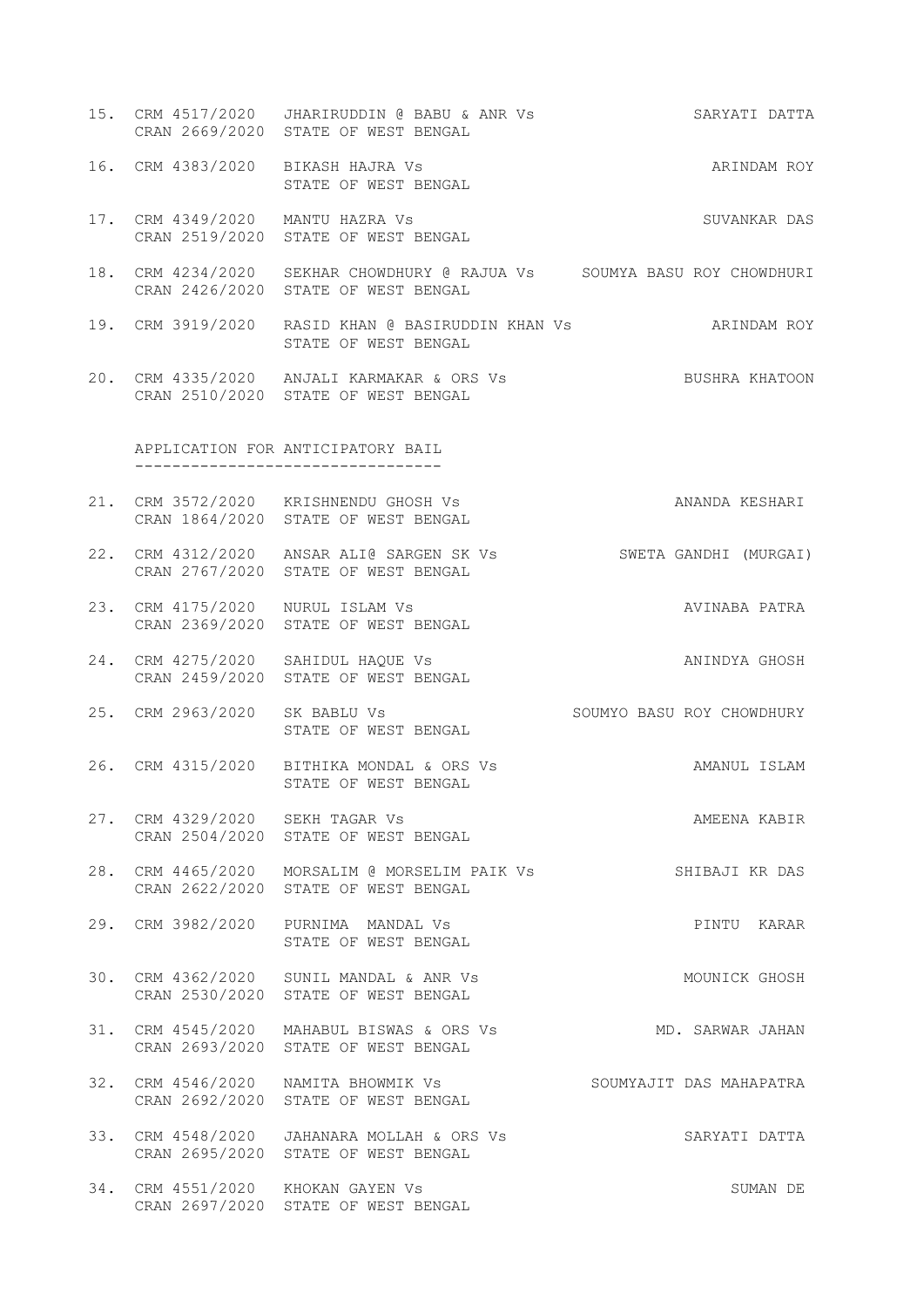|     |                   | 35. CRM 4560/2020 RUPA PRADHAN SARKAR Vs<br>CRAN 2707/2020 STATE OF WEST BENGAL                                  | BUSHRA KHATOON     |
|-----|-------------------|------------------------------------------------------------------------------------------------------------------|--------------------|
| 36. |                   | CRM 4566/2020   BHOLA GHOSH @ BHOLA NATH GHOSH Vs         MD SARWAR JAHAN<br>CRAN 2711/2020 STATE OF WEST BENGAL |                    |
|     | 37. CRM 4569/2020 | TARZAN SEIKH & ANR VS<br>STATE OF WEST BENGAL                                                                    | ARINDAM ROY        |
| 38. |                   | CRM 4573/2020 TINKARI MONDAL Vs<br>CRAN 2714/2020 STATE OF WEST BENGAL                                           | SARYATI DATTA      |
|     |                   | 39. CRM 4575/2020 ASRAUL SK. @ ASRAUL SEIKH @ ASARUL SK @ ASHA Vs<br>STATE OF WEST BENGAL                        | ARINDAM ROY        |
|     | CRAN 2494/2020    | 40. CRM 4311/2020 SOUMADEEP GUHA Vs<br>STATE OF WEST BENGAL                                                      | DHANAHJAY BANERJEE |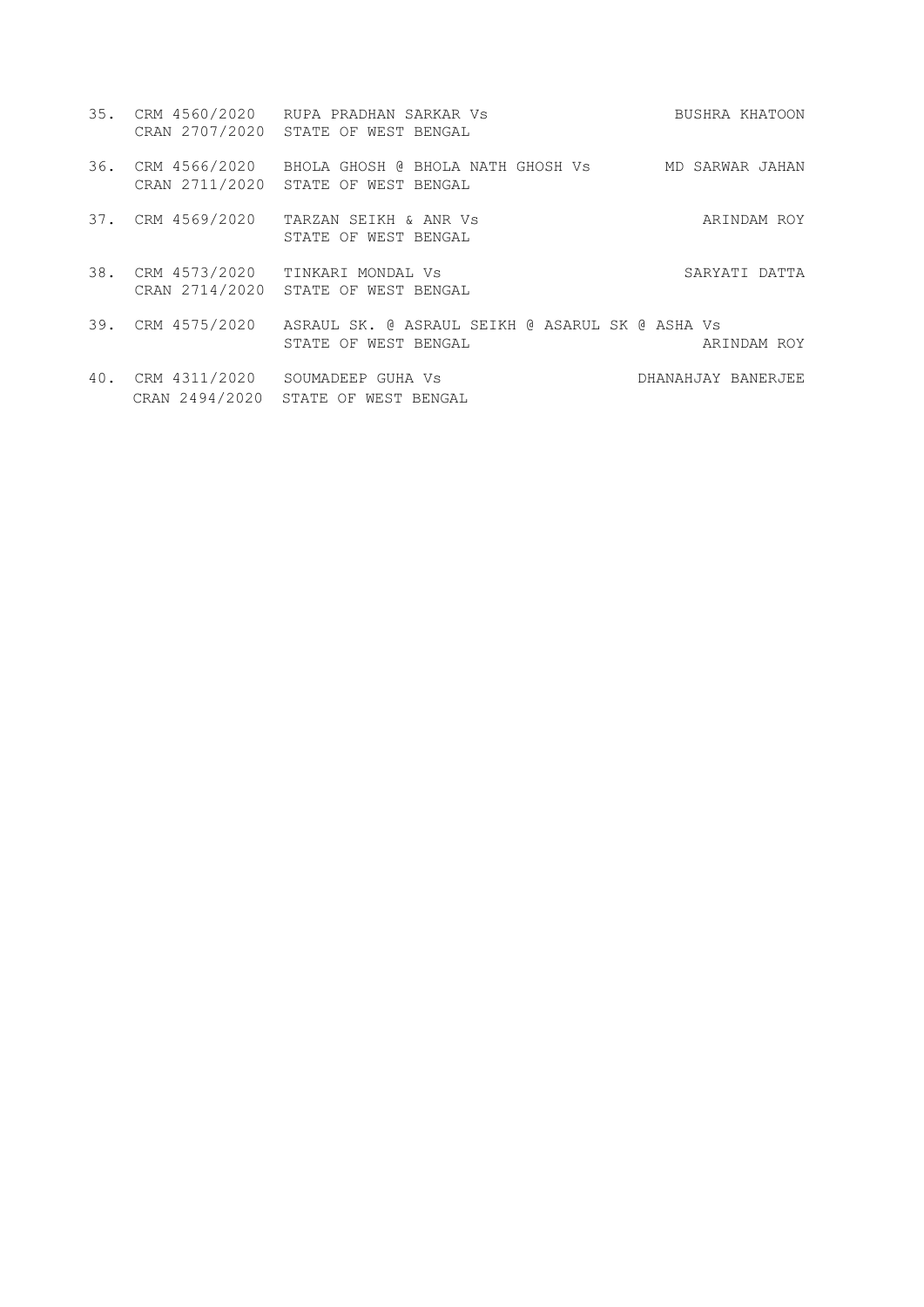### **APPELLATE SIDE ON TUESDAY, THE 30TH JUNE 2020 COURT ROOM NO.8 (VIA VIDEO CONFERENCE)**

AT 11:00 AM

**THE HON'BLE JUSTICE I.P. MUKERJI**

**AND**

**THE HON'BLE JUSTICE MD. NIZAMUDDIN**

## *NOTE : MATTERS WILL BE TAKEN UP THROUGH PHYSICAL HEARING ONLY WHEN BOTH THE PARTIES HAVE CONSENTED TO.*

 TRIBUNAL APPLICATION --------------------

1. WP.ST 62/2020 THE PUBLIC SERVICE COMMISSION, WB & ANR Vs<br>CAN 3422/2020 PRONOB MANDAL & ORS SHRABONI SARKAR  $CAN 3422/2020$  PRONOB MANDAL & ORS

 MOTION ------

2. WP 5613W/2020 RAJNISH SINGH Vs RAYA RUDRA CAN 3381/2020 STATE OF WEST BENGAL & ORS

MANDAMUS APPEAL

---------------

- 3. MAT 428/2020 RELIANCE JIO INFOCOMM LTD Vs V V V SHASTRY CAN 3245/2020 PRADIPTA KUMAR JANA & ORS
- 4. MAT 930/2018 ALI MAHAMMAD Vs ANUSUYA BANERJEE CAN 2731/2020 STATE OF WEST BENGAL & ORS CAN 3362/2020 WITH WP 30767W/2017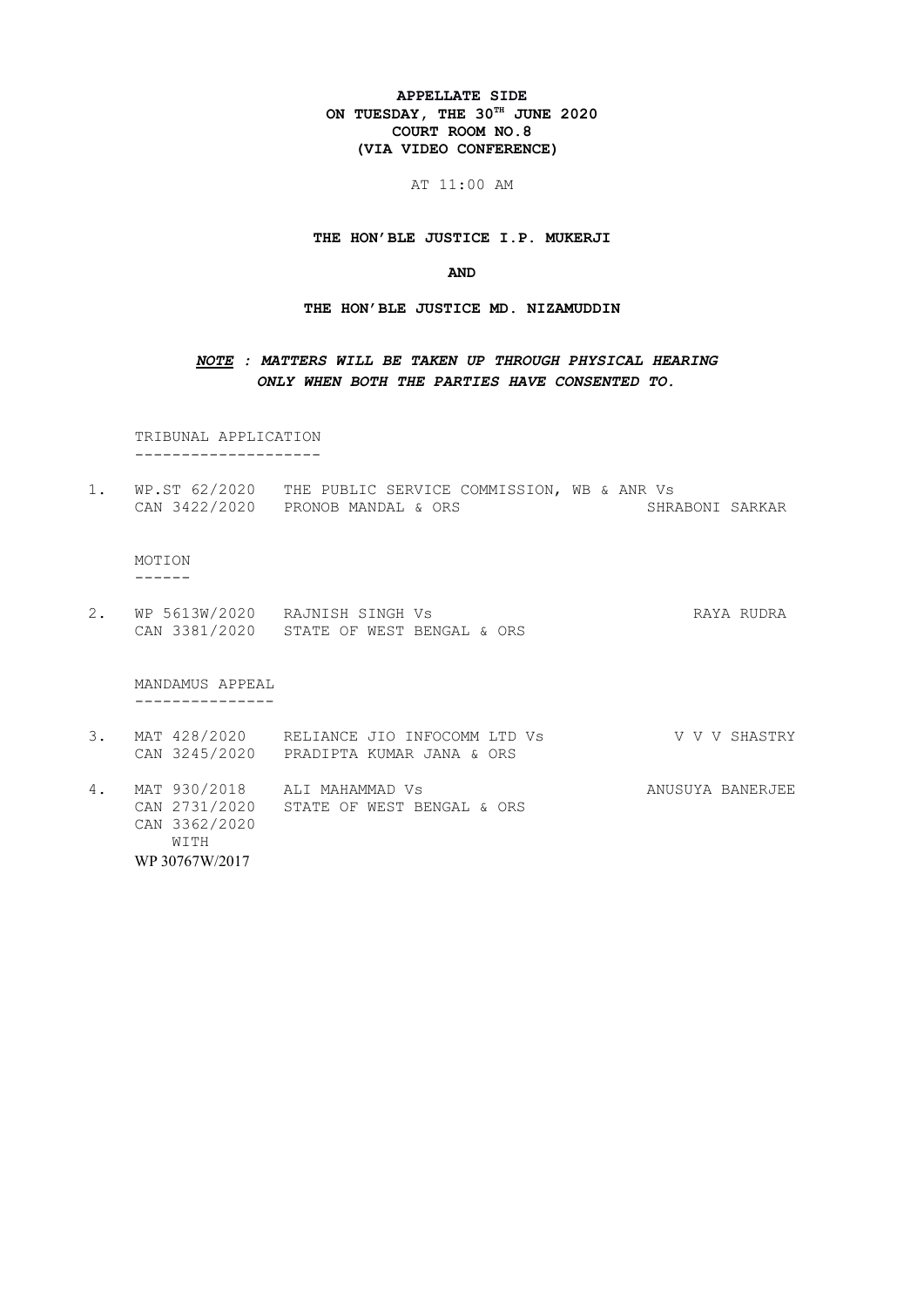### **ORIGINAL SIDE ON TUESDAY, THE 30TH JUNE 2020 COURT ROOM NO.8 (VIA VIDEO CONFERENCE)**

**THE HON'BLE JUSTICE I.P. MUKERJI**

**AND**

#### **THE HON'BLE JUSTICE MD. NIZAMUDDIN**

#### *NOTE : MATTERS WILL BE TAKEN UP THROUGH PHYSICAL HEARING ONLY WHEN BOTH THE PARTIES HAVE CONSENTED TO.*

NEW APPLICATIONS ----------------

 $1.$ 1. APO 69/2020 GOLDEN EDGE ENGINEERING PRIVATE LIMITED Vs GA 856/2020 BHARAT HEAVY ELECTRICALS LIMITED SANANDA GANGULI GA 857/2020 WITH AP 191/2020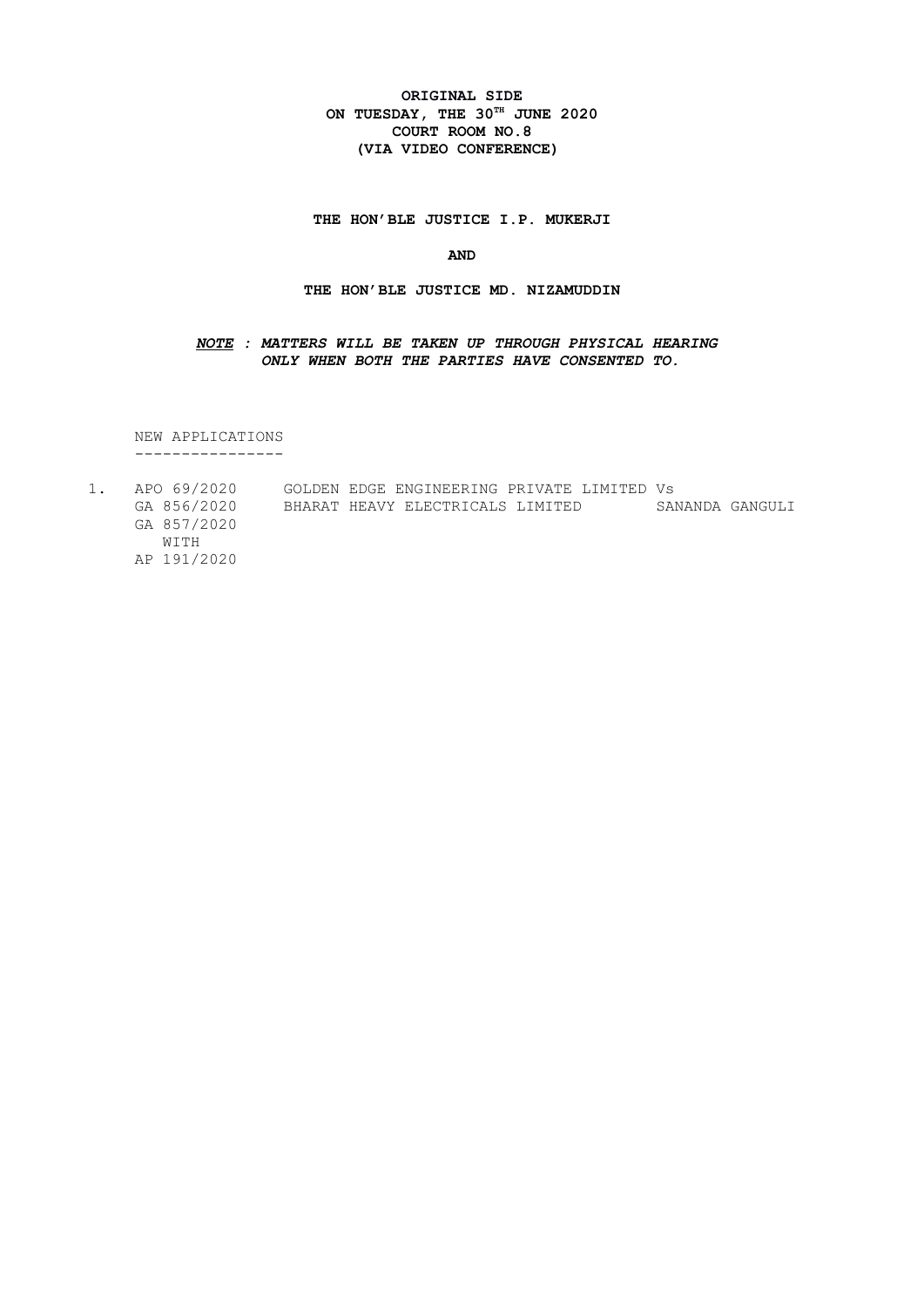#### **APPELLATE SIDE ON TUESDAY, THE 30TH JUNE 2020 COURT ROOM NO.11 (VIA VIDEO CONFERENCE)**

#### AT 11:00 AM

#### **THE HON'BLE JUSTICE SAHIDULLAH MUNSHI**

#### **AND**

#### **THE HON'BLE JUSTICE TIRTHANKAR GHOSH**

#### *NOTE : MATTERS WILL BE TAKEN UP THROUGH PHYSICAL HEARING ONLY WHEN BOTH THE PARTIES HAVE CONSENTED TO.*

 APPLICATION FOR BAIL --------------------

- 1. CRM 4078/2020 ARIF SK Vs **ARINDAM ROY** STATE OF WEST BENGAL
- 2. CRM 4500/2020 SANTONA BIBI Vs ARINDAM ROY STATE OF WEST BENGAL
- 3. CRM 4501/2020 PALASH GHOSH & ORS Vs ARINDAM ROY STATE OF WEST BENGAL
- 4. CRM 4630/2020 MINAJUDDIN MONDAL Vs UDAY SANKAR CHATTOPADHYAY CRAN 2791/2020 STATE OF WEST BENGAL & ANR
- 5. CRM 4631/2020 GOLUM ROSUL MALICK Vs MAIDUL ISLAM KAYAL CRAN 2792/2020 STATE OF WEST BENGAL
- 6. CRM 4632/2020 SUMANTA MONDAL @ MANTU Vs UDAY SANKAR CHATTOPADHYAY CRAN 2793/2020 STATE OF WEST BENGAL
- 7. CRM 4641/2020 SAGAR MONDAL @ SAGAR GAZI Vs SIDDHARTHA SARKAR CRAN 2807/2020 STATE OF WEST BENGAL
- 8. CRM 4642/2020 CHIDDIK@SIDDIK MOLLA &ORS Vs SONALI DAS CRAN 2808/2020 STATE OF WEST BENGAL
- 9. CRM 4644/2020 AJAJUL MOLLA & ORS Vs SONALI DAS CRAN 2810/2020 STATE OF WEST BENGAL
- 10. CRM 4648/2020 NUR ISLAM SEIKH Vs ARNAB CHATTERJEE CRAN 2815/2020 STATE OF WEST BENGAL
- 11. CRM 4649/2020 BHARAT RAO Vs MD KHAIRUL CRAN 2814/2020 STATE OF WEST BENGAL
- 12. CRM 4650/2020 SK. ISMAIL @ DULAL & ANR. Vs SK. TOSLIM ALI CRAN 2817/2020 STATE OF WEST BENGAL
- 13. CRM 4657/2020 GOUR SARKAR Vs **HARERAM SINGH** CRAN 2826/2020 STATE OF WEST BENGAL
- 14. CRM 4658/2020 SAHIDUL SK @ SAHIDUL SEKH Vs ANGSHUMAN CHAKRABORTY CRAN 2827/2020 STATE OF WEST BENGAL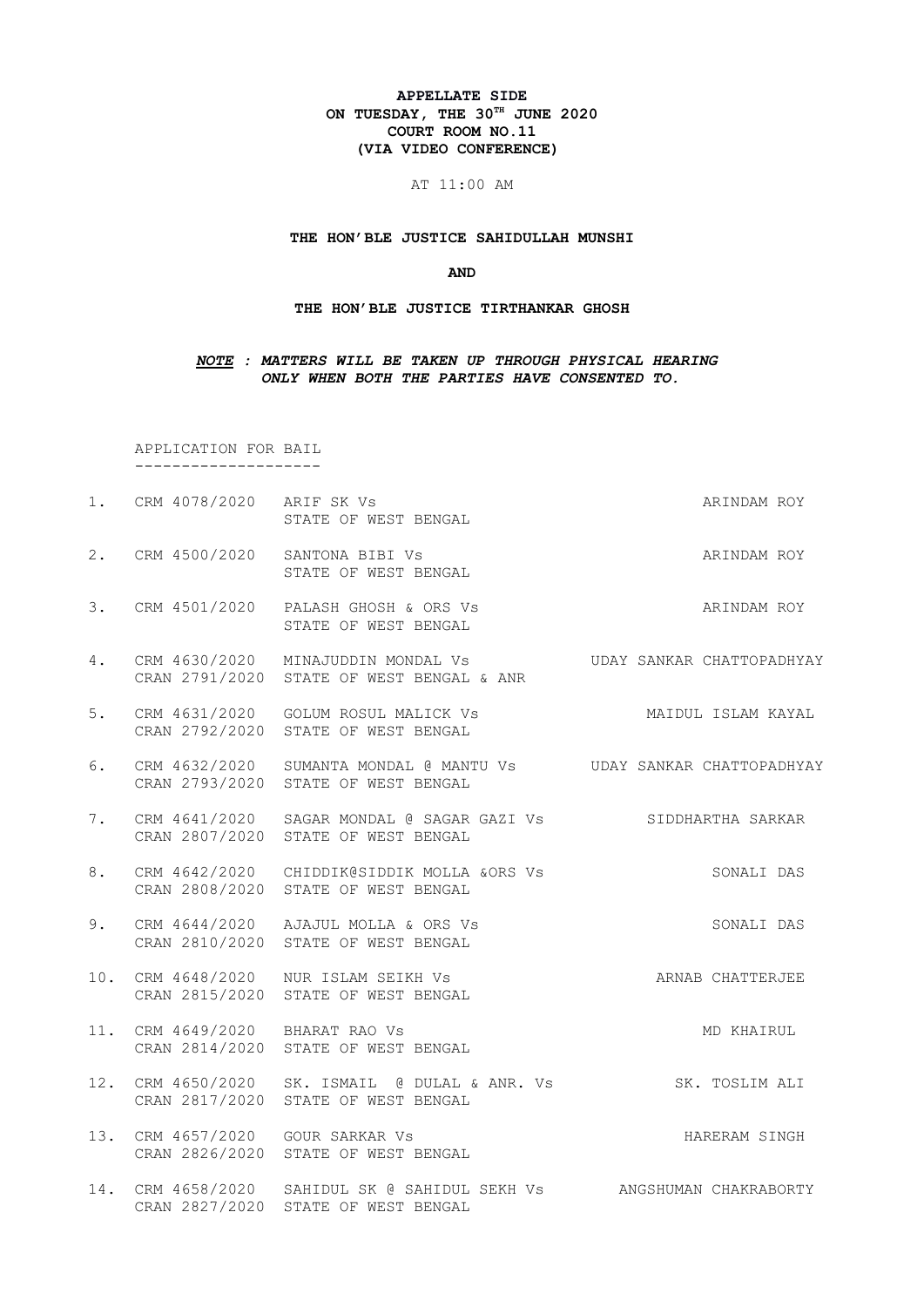- 15. CRM 4659/2020 SK MURSALIM Vs PARVEJ ANAM CRAN 2830/2020 STATE OF WEST BENGAL
- 16. CRM 4662/2020 SOURAV MALAKAR @ BANTI Vs ANGSHUMAN CHAKRABORTY CRAN 2834/2020 STATE OF WEST BENGAL
- 17. CRM 4663/2020 LAYEB ALI MOLLA @ LAYEB MOLLA Vs ANGSHUMAN CHAKRABORTY CRAN 2835/2020 STATE OF WEST BENGAL
- 18. CRM 4664/2020 JONY MALLICK & ANR Vs ANGSHUMAN CHAKRABORTY CRAN 2836/2020 STATE OF WEST BENGAL
- 19. CRM 4665/2020 MD FARUK ISLAM Vs AMRIN KHATOON CRAN 2837/2020 STATE OF WEST BENGAL
- 20. CRM 4666/2020 MANGAL KARMAKAR Vs ANJAN BHATTACHARYA CRAN 2838/2020 STATE OF WEST BENGAL& ANR

 APPLICATION FOR ANTICIPATORY BAIL ---------------------------------

- 21. CRM 4368/2020 MOINA SINGHA & ORS. Vs ARINDAM ROY CRAN 2537/2020 STATE OF WEST BENGAL
- 22. CRM 4371/2020 ABADUL SEIKH & ANR Vs ARINDAM ROY STATE OF WEST BENGAL
- 23. CRM 4374/2020 SUBHAS MANDAL@SUJAY MONDAL Vs ARINDAM ROY STATE OF WEST BENGAL
- 24. CRM 4053/2020 MD. ARIFUDDIN SK. @ KHALIL SK. & ORS. Vs CRAN 2265/2020 STATE OF WEST BENGAL ARNAB CHATTERJEE
- 25. CRM 4617/2020 SURYA PRAKASH CHHAOCHHARIA & ANR Vs DIPTANGSHU BASU CRAN 2765/2020 GENERAL MANAGER OF EASTERN RAILWAY
- 26. CRM 4616/2020 SANKAR ROY Vs DEBJIT KUNDU CRAN 2762/2020 STATE OF WEST BENGAL
- 27. CRM 4614/2020 NAZMUL HASSAN Vs Sand Control Habibur Rahaman CRAN 2760/2020 STATE OF WEST BENGAL
- 28. CRM 4613/2020 HABIBUR RAHAMAN & ORS Vs SONALI DAS CRAN 2759/2020 STATE OF WEST BENGAL
- 29. CRM 4612/2020 SANJOY KUMAR DHAR Vs HABIBUR RAHAMAN CRAN 2758/2020 STATE OF WEST BENGAL
- 30. CRM 4611/2020 SADDAM MOLLA Vs RATAN DAS CRAN 2756/2020 STATE OF WEST BENGAL
- 31. CRM 4610/2020 DIBYENDU DUTTA Vs SOUMIK GANGULI CRAN 2755/2020 STATE OF WEST BENGAL
- 32. CRM 4609/2020 TAMAL BAG@TAMAL DAS Vs ROSHNI GUPTA CRAN 2754/2020 STATE OF WEST BENGAL
- 33. CRM 4608/2020 KHAGENDRANATH MALI & ORS Vs JEENIA RUDRA CRAN 2753/2020 STATE OF WEST BENGAL
- 34. CRM 4607/2020 BUDDHADEV NATH & ORS Vs SOUMIK GANGULY CRAN 2752/2020 STATE OF WEST BENGAL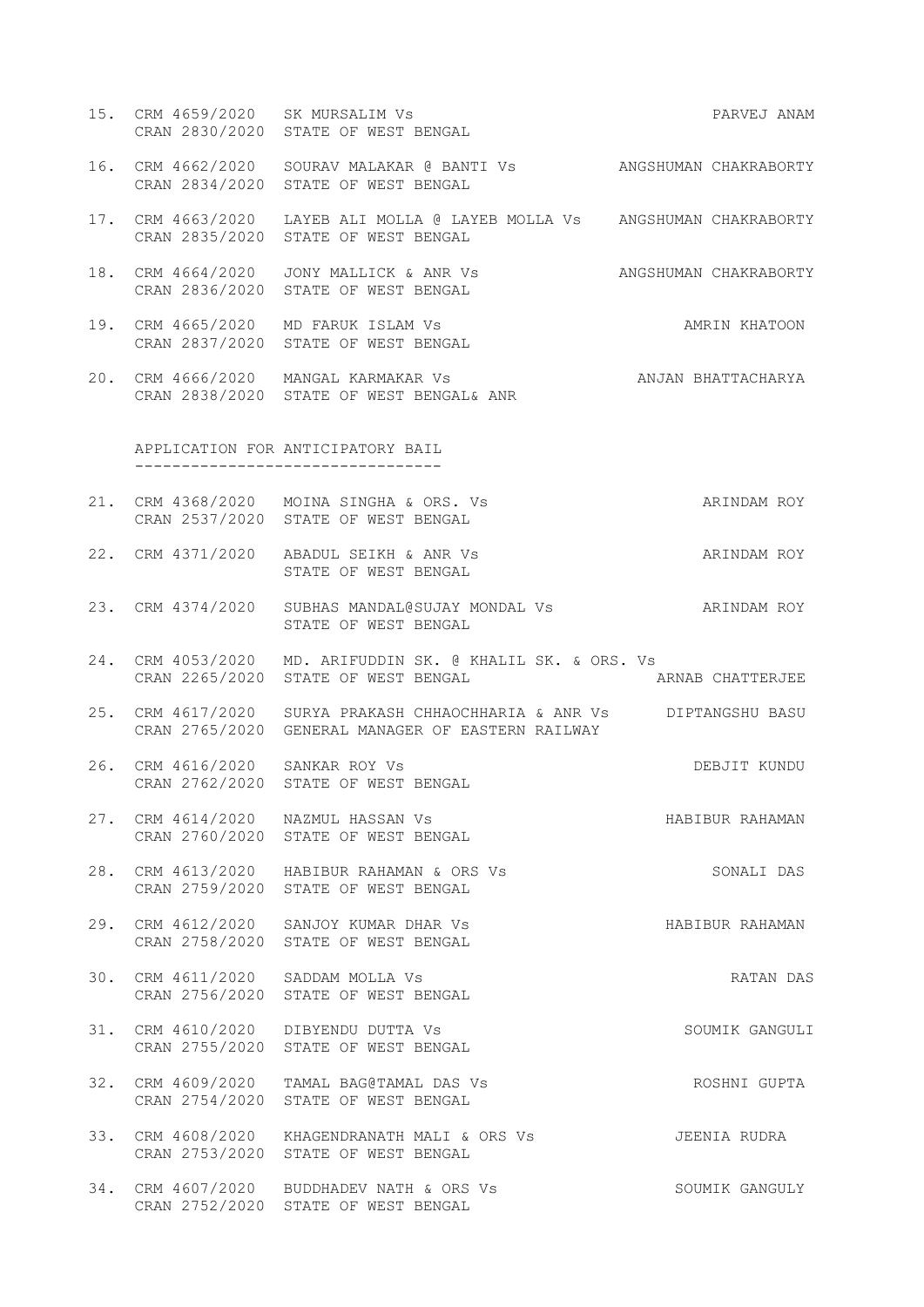- 35. CRM 4604/2020 SK ALTAB HOSSAIN@SK ALTAF HOSSAIN Vs SK MOINUDDIN CRAN 2749/2020 STATE OF WEST BENGAL
- 36. CRM 4587/2020 SUSHANTA BAGDI & ORS Vs ALLEN FELIX CRAN 2729/2020 STATE OF WEST BENGAL
- 37. CRM 4589/2020 AMBARISH CHANDRA Vs AMITABHA GHOSH CRAN 2732/2020 STATE OF WEST BENGAL
- 38. CRM 4593/2020 RAHUL SK. @ RAJA SK. Vs IBRAHIM SHAIKH CRAN 2736/2020 STATE OF WEST BENGAL
- 39. CRM 4580/2020 SK MAIDUL ISLAM & ANR Vs SANJIB MITRA CRAN 2719/2020 STATE OF WEST BENGAL
- 40. CRM 4581/2020 AVIJIT DUTTA @ ABHIJIT DUTTA Vs ARINDAM DAS CRAN 2720/2020 STATE OF WEST BENGAL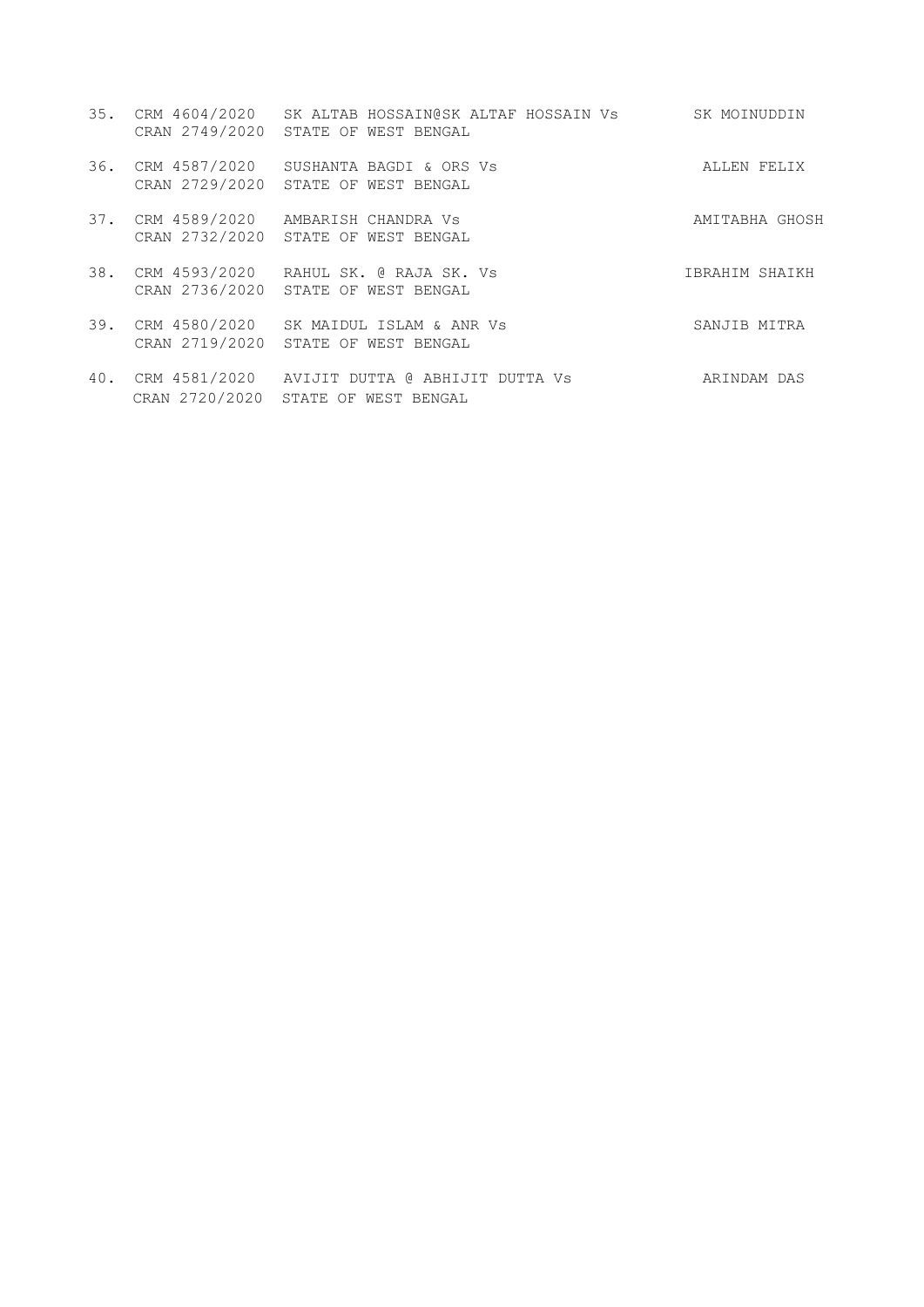#### **APPELLATE SIDE ON TUESDAY, THE 30TH JUNE 2020 COURT ROOM NO.13**

#### AT 11:00 AM

#### **THE HON'BLE JUSTICE SHAMPA SARKAR**

#### *NOTE : MATTERS WILL BE TAKEN UP THROUGH PHYSICAL HEARING ONLY WHEN BOTH THE PARTIES HAVE CONSENTED TO.*

#### **(IN THE FIRST CLUSTER) FROM 11.00 AM TO 12.00 PM**

 **--------------------------**

#### MOTION ------

- 1. WP 5633W/2020 DR ARUP KUMAR BHAUMIK Vs **RANAJIT CHATTERJEE** CAN 3453/2020 STATE OF WEST BENGAL & ORS
- 2. WP 5635W/2020 TUKAI NASKAR Vs SEKHAR BARMAN CAN 3455/2020 STATE OF WEST BENGAL & ORS
- 3. WP 5637W/2020 SMRITI DAS Vs SUBIMAL GHORAI CAN 3457/2020 STATE OF WEST BENGAL & ORS
- 4. WP 5634W/2020 GOUR BARAN MUKHERJEE Vs SAKTIPADA JANA CAN 3454/2020 STATE OF WEST BENGAL
- 5. WP 5636W/2020 PANCHANAN PATRA Vs SHEKHAR BARMAN CAN 3456/2020 STATE OF WEST BENGAL & ORS
- 6. WP 5632W/2020 M/S M.M. ENTERPRISES Vs SANDIP CHOWRASIA CAN 3452/2020 UNION OF INDIA &ORS
- 7. WP 5631W/2020 DHITARASTRA DUTTA Vs PRONAY BASAK CAN 3451/2020 UNION OF INDIA & ORS

### **(IN THE SECOND CLUSTER) FROM 12.00 PM TO 1.00 PM**

- 8. WP 5629W/2020 SADHAN SHARMA & ORS. Vs Sharman MAYUKH MAITRA CAN 3442/2020 STATE OF WEST BENGAL & ORS 9. WP 5630W/2020 UTTAM KUMAR MONDAL Vs **NATASA ASAD**  CAN 3445/2020 SECRETARY,PANCHAYAT & RURAL DEVELOPMENT & ORS 10. WP 5639W/2020 TATHAGATA DATTA Vs TATHAGATA DATTA IN PERSON CAN 3475/2020 UNION OF INDIA& ORS 11. WP 5638W/2020 TATHAGAT DATTA Vs TATHAGATA DATTA IN PERSON CAN 3471/2020 UNION OF INDIA& ORS
- 12. WP 5640W/2020 SHAMIK BAGCHI Vs SHAMIK BAGCHI IN PERSON CAN 3479/2020 STATE OF WEST BENGAL& ORS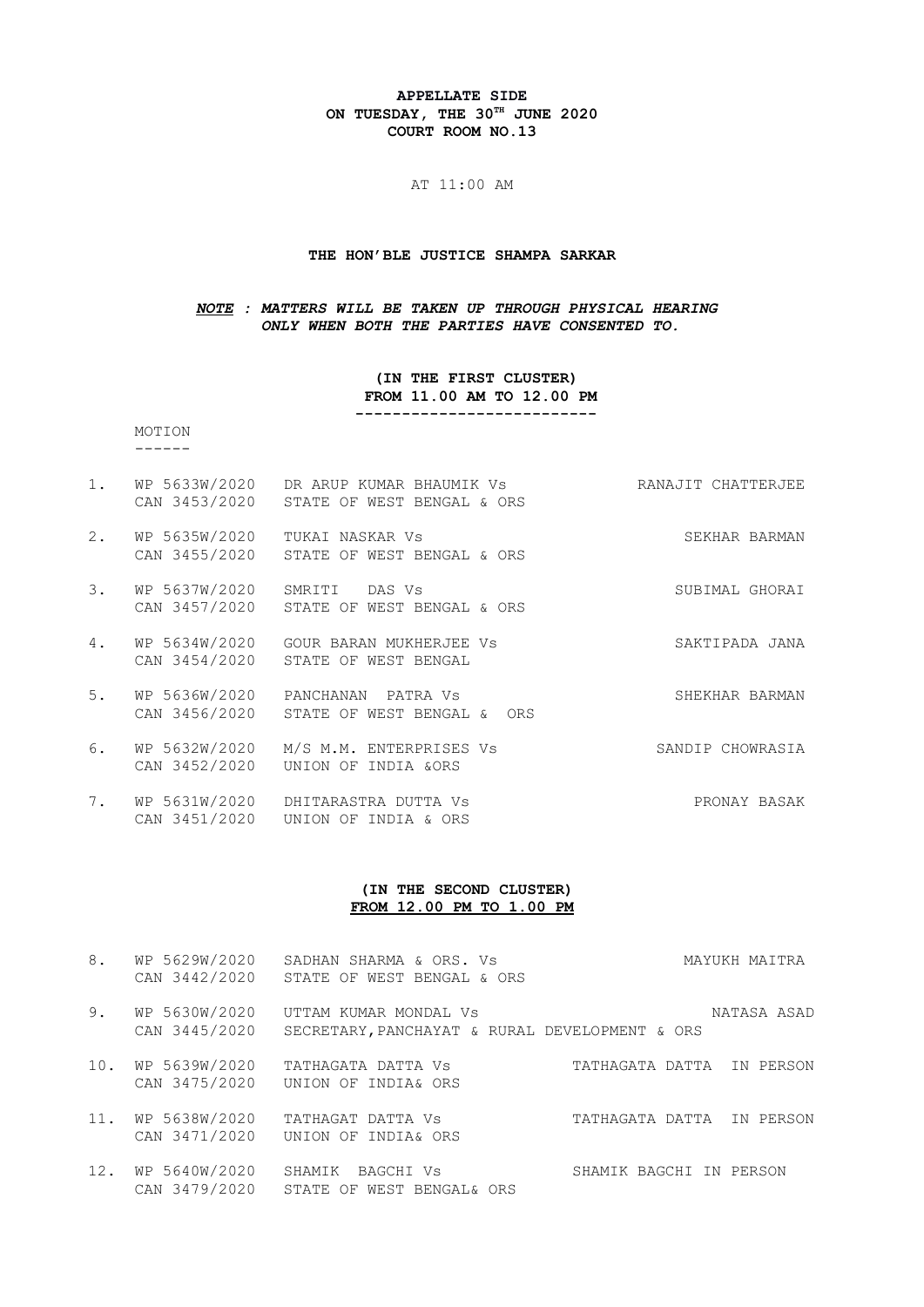- 13. WP 5641W/2020 MANASH FOREIGNS PVT. LTD& ANR Vs SIDDHARTH SHROFF CAN 3483/2020 SOUTH WESTERN RAILWQAY & ORS
- 14. WP 5642W/2020 SAIDUL ISLAM Vs OMAR FARUK GAZI CAN 3489/2020 STATE OF WEST BENGAL & ORS

### **(IN THE THIRD CLUSTER) FROM 2.00 PM TO 3 .00 PM**

- 15. WP 5643W/2020 ANANTA BANERJEE Vs SAHEB BANERJEE CAN 3498/2020 STATE OF WEST BENGAL& ORS
- 16. WP 5644W/2020 ASISH KUMAR SENGUPTA Vs MAYUKH MAITRA CAN 3504/2020 STATE OF WEST BENGAL & ORS
- 17. WP 5645W/2020 SURYA ALLOY INDUSTRIES LTD& ANR Vs SIDDHARTHA SHROFF CAN 3505/2020 EAST CENTRAL RAILWAY & ORS
- 18. WP 5646W/2020 JALAL MONDAL & ANR Vs KAKALI DUTTA CAN 3506/2020 STATE OF WEST BENGAL & ORS
- 19. WP 5647W/2020 ANATHBANDHU TEACHER'S TRAINING INSTITUTE Vs<br>CAN 3507/2020 UNION OF INDIA & ORS TUHIN SUBHRA RAUT CAN  $3507/2020$  UNION OF INDIA & ORS
- 20. WP 5648W/2020 MRITUNJOY ROY Vs SAKET SHARMA CAN 3508/2020 STATE OF WEST BENGAL& ORS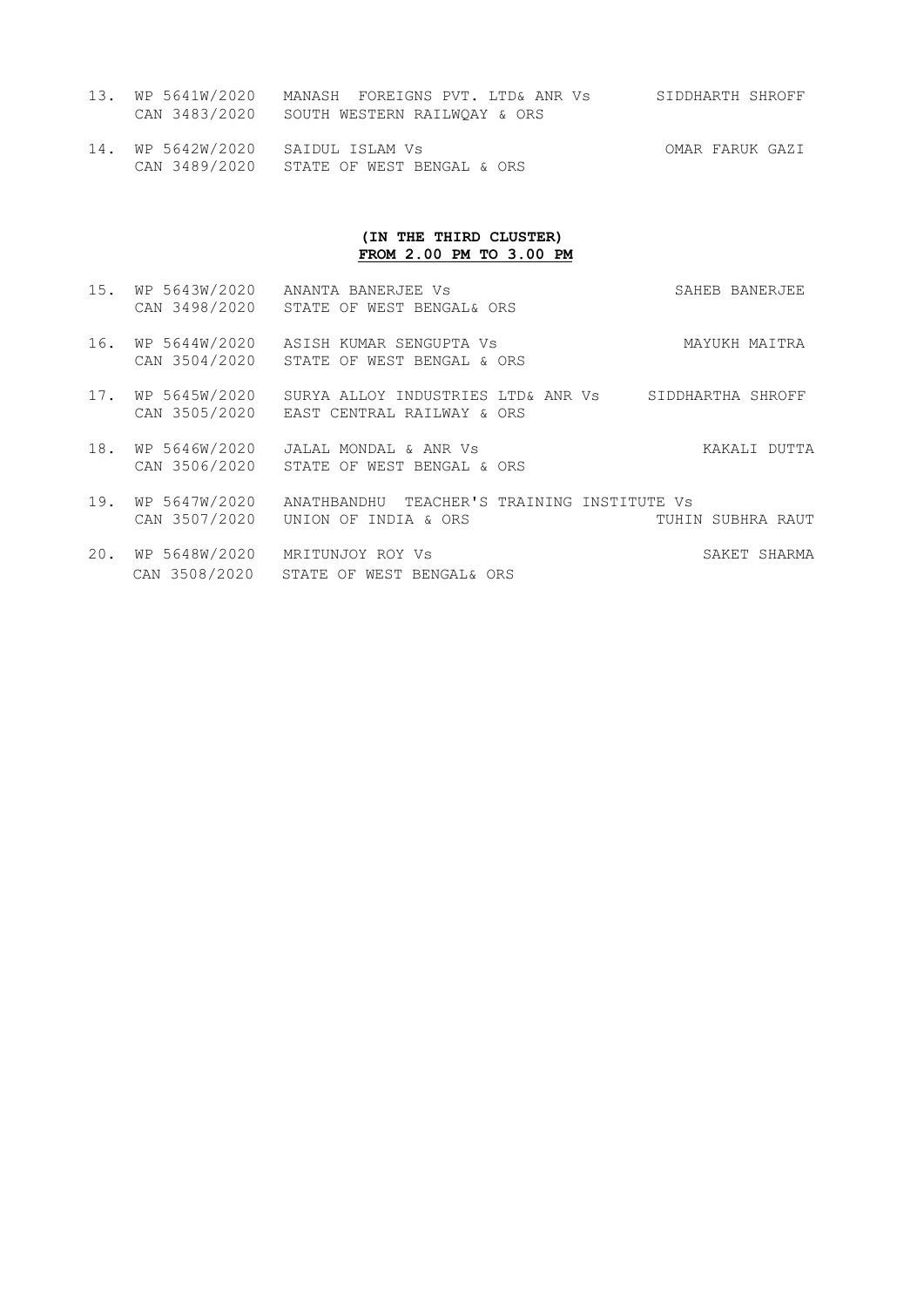#### **APPELLATE SIDE ON TUESDAY, THE 30TH JUNE 2020 COURT ROOM NO.12**

#### AT 11:00 AM

### **THE HON'BLE JUSTICE RAVI KRISHAN KAPUR**

#### *NOTE : MATTERS WILL BE TAKEN UP THROUGH PHYSICAL HEARING ONLY WHEN BOTH THE PARTIES HAVE CONSENTED TO.*

 **(IN THE FIRST CLUSTER) FROM 11.00 AM TO 12.00 PM --------------------------** 

JUDGMENT

- --------
- 1. WP 4074W/2019 M/S CAVALIER ENTRPRISES PVT. LTD & ANR Vs THE KOLKATA MUNICIPAL CORPORATION & ORS SUMANTA BISWAS

CIVIL REVISION --------------

2. CO 1127/2020 M/S BAGRAJSINNI KRISHI BHANDAR PVT LTD & ORS Vs CAN 3540/2020 BANK OF BARODA & ANR ABHISHEK DUTT

 MOTION ------

- 3. WP 5627W/2020 PURV FLEXIPACK PVT LTD & ANR Vs HIMANGSHU KR RAY CAN 3429/2020 UNION OF INDIA & ORS
- 4. WP 5456W/2020 ABU YOSUF Vs NEIL BASU CAN 3161/2020 STATE OF WEST BENGAL & ORS
- 5. WP 71W/2020 INDIA MOTOR PARTS & ACCESSORIES LTD & ANR Vs CAN 3522/2020 THE KOLKATA MUNICIPAL CORPORATION & ORS AJAY GAGGAR
- 6. WP 5649W/2020 DEBJIT MITRA ROY Vs RAKESH ROY CAN 3509/2020 STATE OF WEST BENGAL& ORS
- 7. WP 5650W/2020 GURUPADA ROY & ANR Vs SANCHAYITA DE CAN 3514/2020 STATE OF WEST BENGAL & ORS
- 8. WP 5651W/2020 M/S LCL LOGISTIX (INDIA ) PVT. LTD Vs RAKESH SARKAR CAN 3515/2020 UNION OF INDIA& ORS
- 9. WP 5652W/2020 BISHWAJIT PRAMANIK Vs **IBRAHIM SHAIKH** CAN 3516/2020 STATE OF WEST BENGAL & ORS.
- 10. WP 5654W/2020 SNEHLATA KOTHARI & ORS Vs DYUTIMAN BANERJEE CAN 3519/2020 STATE OF WEST BENGAL & ORS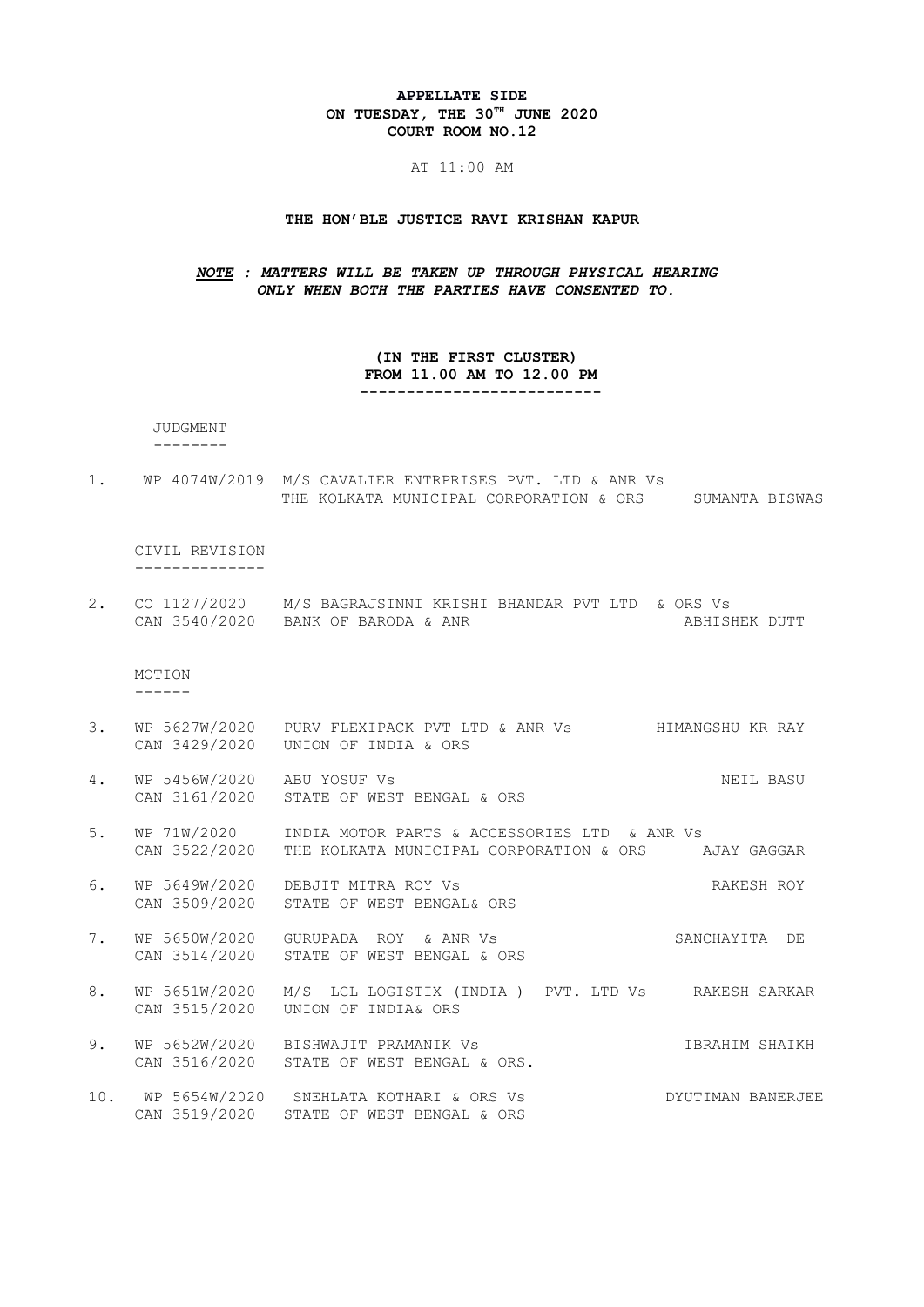# **(IN THE SECOND CLUSTER) FROM 12.00 PM TO 1.00 PM**

 **--------------------------**

|     |                                    | 11. WP 5655W/2020 JANNATUN TAJRIN & ANR. Vs ALL AHSAN ALAMGIR<br>CAN 3524/2020 STATE OF WEST BENGAL & ORS. |                        |
|-----|------------------------------------|------------------------------------------------------------------------------------------------------------|------------------------|
| 12. |                                    | WP 5656W/2020 ASHOK KUMAR & ORS Vs<br>CAN 3525/2020    UNION OF INDIA & ORS                                | TRIPTIMOY TALUKDER     |
|     | 13. WP 5657W/2020<br>CAN 3527/2020 | CHHAYA RANI DAS Vs<br>DEPARTMENT OF POSTS, WEST BENGAL CIRCLE & ORS.                                       | INDRAJIT BHATTACHARJEE |
|     |                                    | 14. WP 5658W/2020 CHHAYA RANI DASS Vs<br>CAN 3528/2020 CENTRAL BANK OF INDIA                               | INDRAJIT BHATTACHARYA  |
|     | 15. WP 5659W/2020                  | GULSENARA BEGUM Vs<br>CAN 3529/2020 STATE OF WEST BENGAL & ORS                                             | NAZRUL HOSSAIN         |
|     |                                    | 16. WP 5660W/2020 RATNESWAR MONDAL Vs<br>CAN 3530/2020 STATE OF WEST BENGAL                                | TAPAS KUMAR DEY        |
|     |                                    | 17. WP 5661W/2020 ANIMA BAGDI Vs<br>CAN 3531/2020 STATE OF WEST BENGAL & ORS                               | MANAS KUMAR DAS        |
|     | 18. WP 5662W/2020<br>CAN 3532/2020 | UNA VEDA NATHANIEL VS<br>STATE OF WEST BENGAL                                                              | S. G. CHOWDHURY        |
|     |                                    | 19. WP 5663W/2020 SANJAY KHAN Vs<br>CAN 3533/2020 STATE OF WEST BENGAL & ORS                               | S. G. CHOWDHURY        |
|     |                                    | 20. WP 5665W/2020 GOPAL CHANDRA DAS Vs<br>CAN 3536/2020 STATE OF WEST BENGAL & ORS                         | S. G. CHOWDHURY        |
|     | 21. WP 5666W/2020                  | MALDA REAL ESTATE PVT LTD & ORS Vs SIDHANT CHOWDHURY                                                       |                        |

CAN 3537/2020 STATE OF WEST BENGAL & ORS